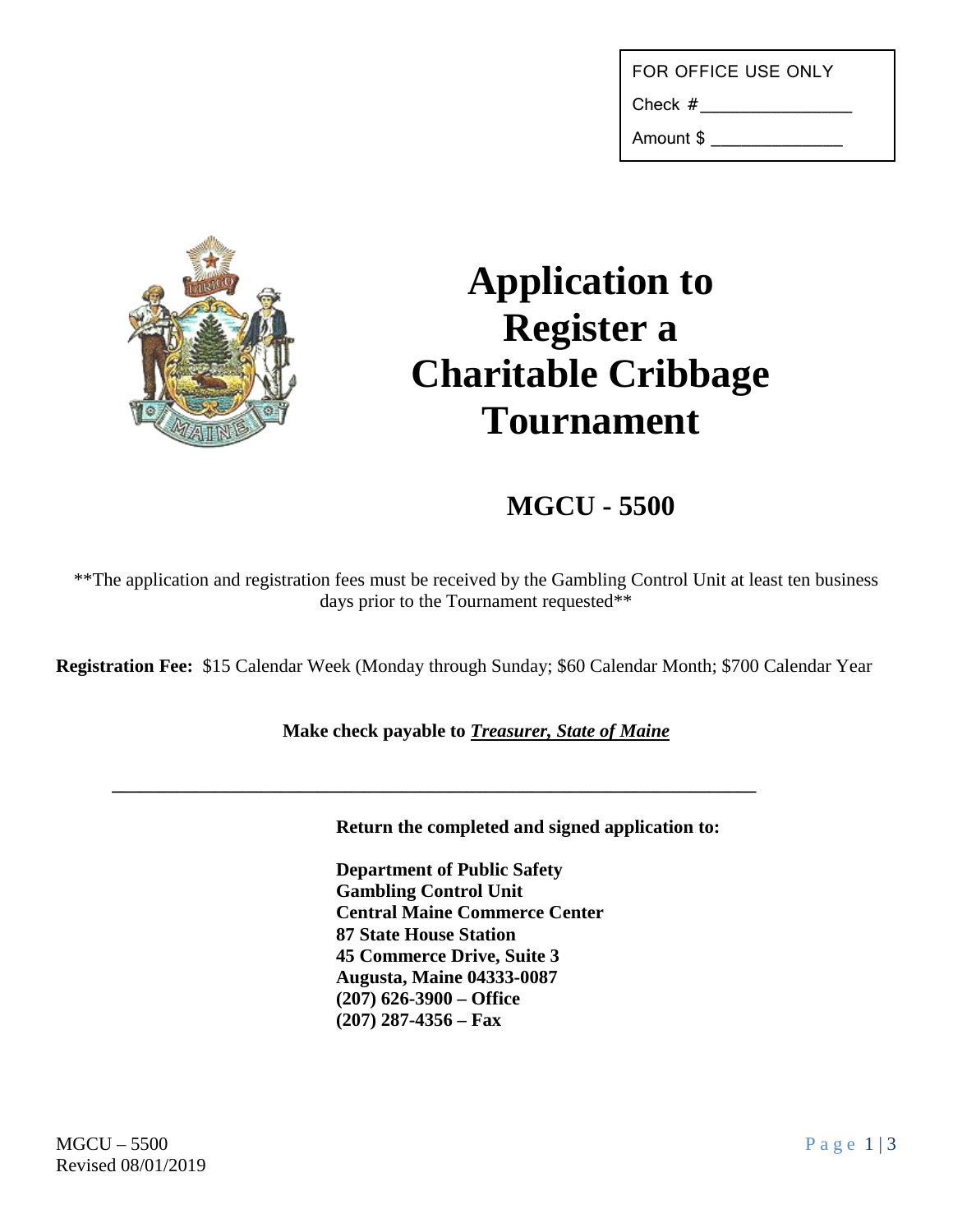| 2. Organization Number (That was issued by this office): _______________ or                          |                |          |              |                          |  |
|------------------------------------------------------------------------------------------------------|----------------|----------|--------------|--------------------------|--|
| Restaurant License (Attach Copy) Number IAW Title 22 Chapter 562                                     |                |          |              |                          |  |
| Manufacturer License (Attach Copy) Number IAW Title 28-A, Section 1355-A ___________________________ |                |          |              |                          |  |
| 3. Current Officers (Non-Profit Organizations Only):                                                 |                |          |              |                          |  |
| NAME $\&$ TITLE                                                                                      | <b>ADDRESS</b> | CITY/ZIP | PHONE        | DATE TERM EXPIRES        |  |
| <b>NAME &amp; TITLE</b>                                                                              | <b>ADDRESS</b> | CITY/ZIP | <b>PHONE</b> | DATE TERM EXPIRES        |  |
| <b>NAME &amp; TITLE</b>                                                                              | <b>ADDRESS</b> | CITY/ZIP | <b>PHONE</b> | <b>DATE TERM EXPIRES</b> |  |
| <b>NAME &amp; TITLE</b>                                                                              | <b>ADDRESS</b> | CITY/ZIP | <b>PHONE</b> | <b>DATE TERM EXPIRES</b> |  |
| 4. Location where Tournament is to be conducted:                                                     |                |          |              |                          |  |